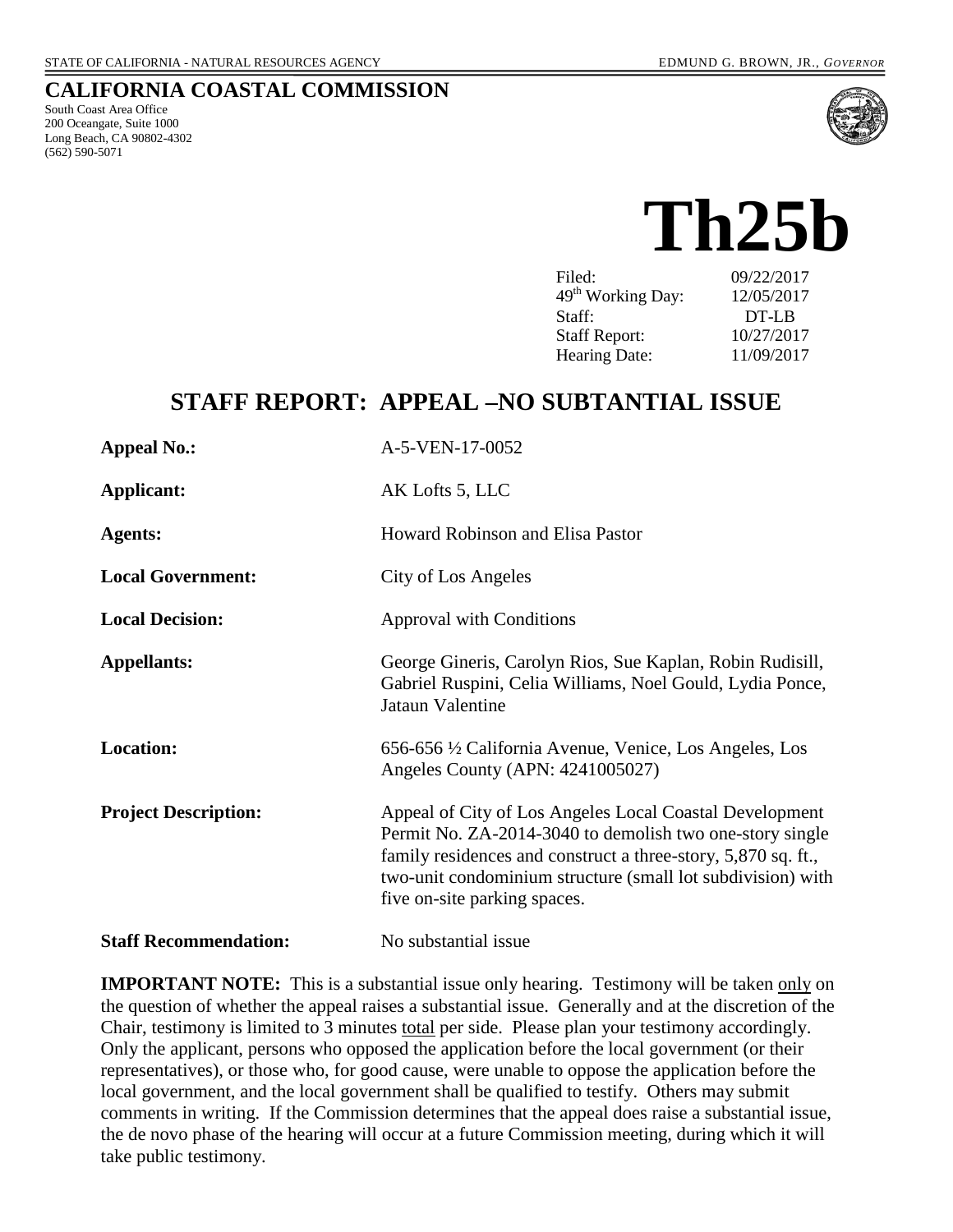## **SUMMARY OF STAFF RECOMMENDATION**

Staff is recommending that the Commission determine that **no substantial issue** exists with respect to the grounds on which the appeal has been filed. The motion to carry out the staff recommendation is on page 4.

The subject site is located in the Milwood subarea and designated as low medium density and multi-family residence in the Venice certified-LUP [\(Exhibit 1\)](https://documents.coastal.ca.gov/reports/2017/11/Th25b/Th25b-11-2017-exhibits.pdf). The lot area is 5,383.3 sq. ft. and subject site is approximately 5,103 sq. ft. after a City-required dedication. The lot is currently developed with two one-story single-family dwellings and is surrounded by a mix of one to three-story, singlefamily residences [\(Exhibit 2\)](https://documents.coastal.ca.gov/reports/2017/11/Th25b/Th25b-11-2017-exhibits.pdf). Although the buildings were constructed in 1915 (front unit facing California Ave) and 1920 (back unit facing California Court), the existing structures have not been determined by the Office of Historic Resources to contain any historic resources and have not been identified as potentially historic by SurveyLA's study of historic buildings and districts.

The primary grounds raised by the appellants for this project are that the proposed project does not conform to the character of the surrounding community. The appellants further contend that approval of the project will prejudice the City's ability to prepare a LCP in the future.

Staff recommends that the Commission determine that **no substantial issue** exists with the project because it conforms to the character of the community. In particular, it has been designed to appear as a two-story structure by providing an upper level step-back. The City-approved project is three stories high at its highest point, but the front and back of the building are only two stories in height. The two-story front façade, and the large 17.5-feet front yard setback, reduces the visible scale of the structure when seen form California Avenue. The third story of the structure is set back significantly (approximately 30 feet) from California Avenue, so as to reduce its visibility. Furthermore, subsequent to the appeal, the applicant has reduced the highest part of the building from 30 feet to 28 feet in height. There is no roof access structure above the proposed 28-foot high roofline. The existing building behind the proposed project located on 657 Milwood Avenue is also 28 feet height.

The proposed project conforms with the character, scale and massing of the existing development located in Milwood Subarea on California Avenue. There are several large, three-story buildings in the vicinity (within one block) of the project. The project is consistent with the character of the surrounding community pursuant to the Venice certified-LUP and consequently does not prejudice the City's ability to prepare a LCP in the future. Therefore, the appeal does not raise a substantial issue as to the project's conformity with Sections 30251 and 30253(e) of the Coastal Act.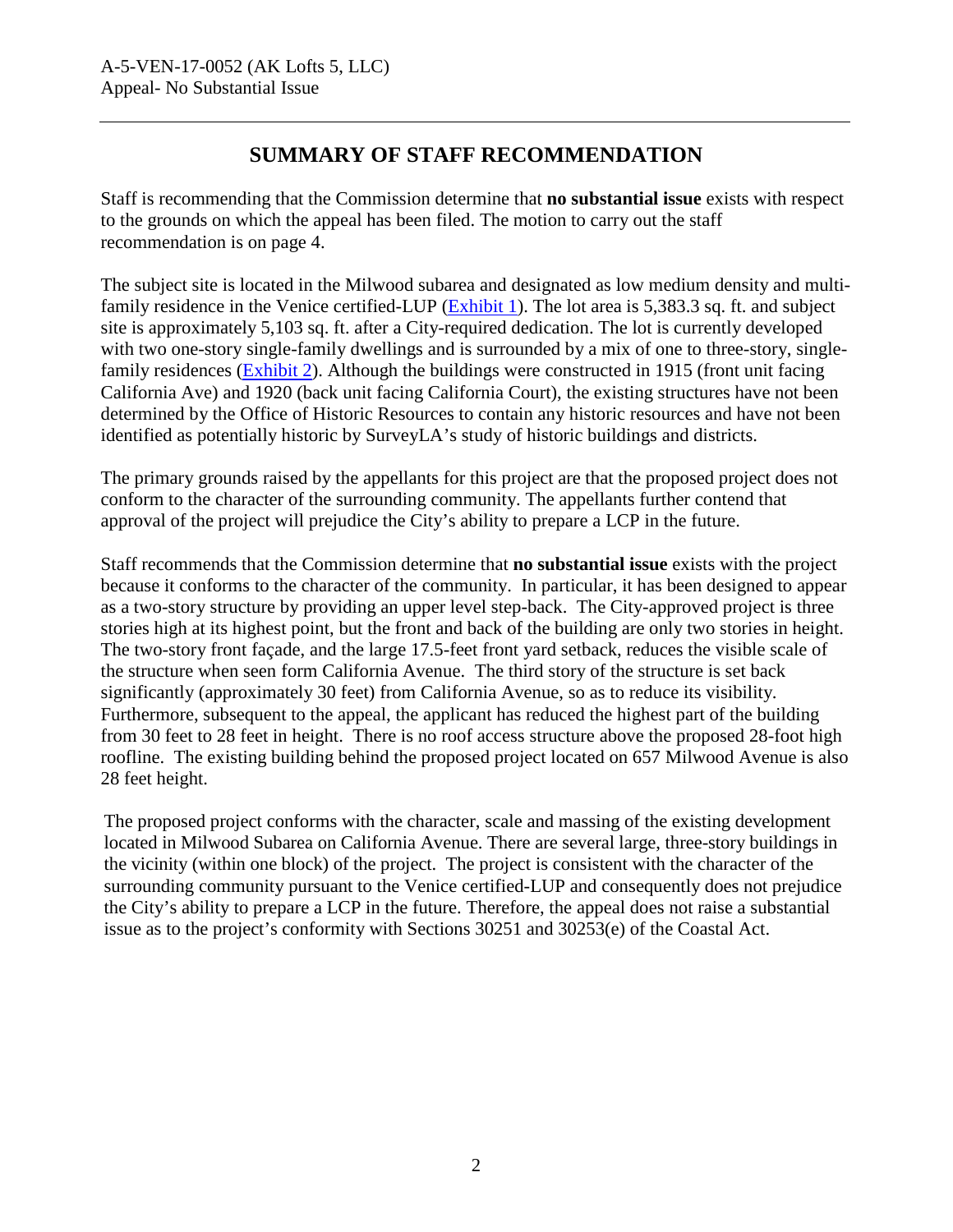## **TABLE OF CONTENTS**

## **[EXHIBITS](https://documents.coastal.ca.gov/reports/2017/11/Th25b/Th25b-11-2017-exhibits.pdf)**

Exhibit  $1 - \text{Vicinity Map}$ [Exhibit 2 – Site Plan](https://documents.coastal.ca.gov/reports/2017/11/Th25b/Th25b-11-2017-exhibits.pdf) Exhibit  $3 -$ Appeal [Exhibit 4 – Master Land Use Permit Application](https://documents.coastal.ca.gov/reports/2017/11/Th25b/Th25b-11-2017-exhibits.pdf) [Exhibit 5 – City-approved Determination Letter, May 24, 2017](https://documents.coastal.ca.gov/reports/2017/11/Th25b/Th25b-11-2017-exhibits.pdf)  [Exhibit 6 – WLAAPC Determination Letter, Aug 23, 2017](https://documents.coastal.ca.gov/reports/2017/11/Th25b/Th25b-11-2017-exhibits.pdf)  [Exhibit 7 – Mello Act Determination, September 26, 2016](https://documents.coastal.ca.gov/reports/2017/11/Th25b/Th25b-11-2017-exhibits.pdf)  [Exhibit 8 – Venice Specific Plan Sign-Off](https://documents.coastal.ca.gov/reports/2017/11/Th25b/Th25b-11-2017-exhibits.pdf)  [Exhibit 9 – 609 and 641-647 California Ave, Venice](https://documents.coastal.ca.gov/reports/2017/11/Th25b/Th25b-11-2017-exhibits.pdf)  Exhibit 10 – Site [Visit Photos, 10/13/2017](https://documents.coastal.ca.gov/reports/2017/11/Th25b/Th25b-11-2017-exhibits.pdf) [Exhibit 11 – Project Rendering](https://documents.coastal.ca.gov/reports/2017/11/Th25b/Th25b-11-2017-exhibits.pdf)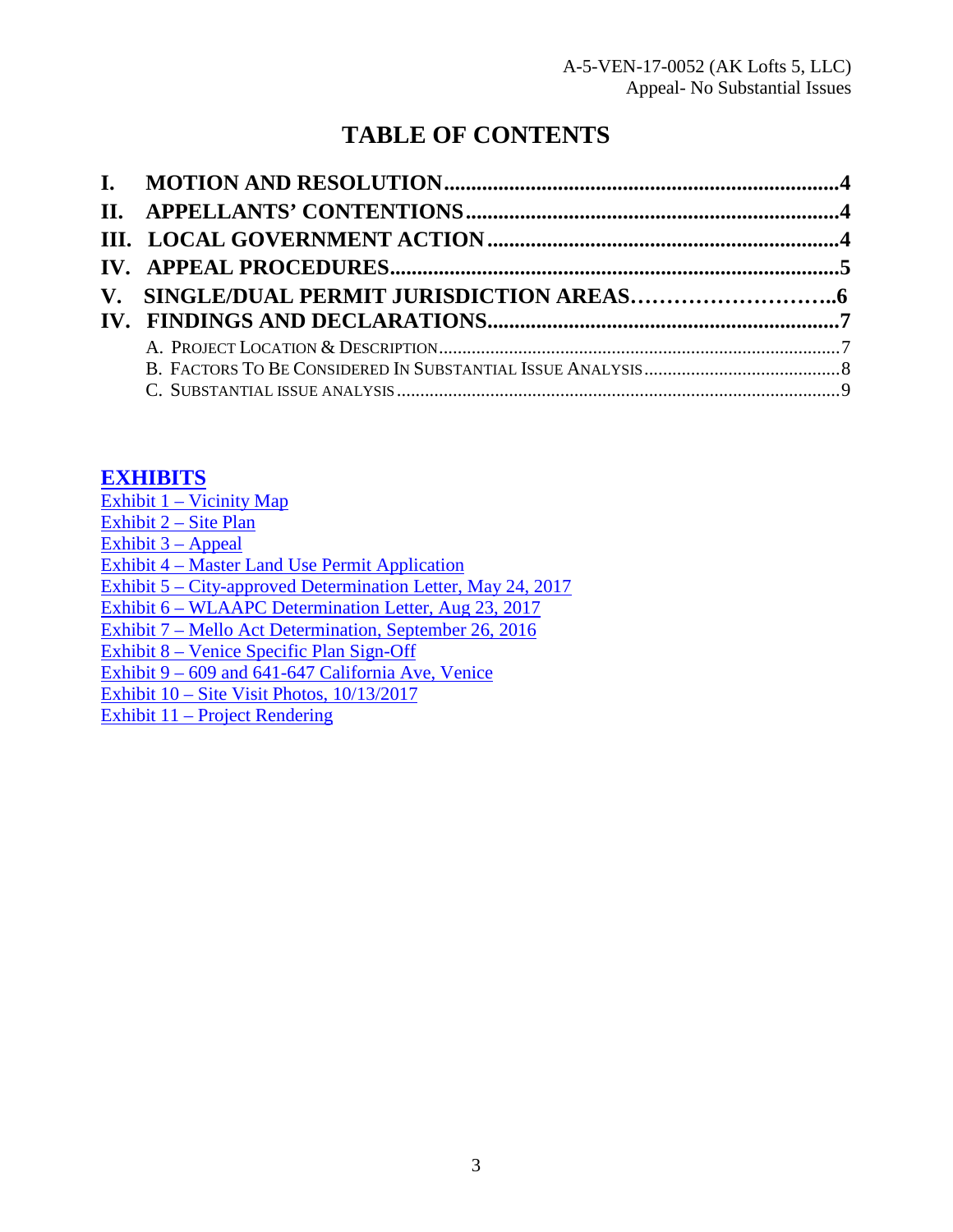## <span id="page-3-0"></span>**I. MOTION AND RESOLUTION**

#### **Motion:**

*I move that the Commission determine that Appeal No. A-5-VEN-17-0052 raises NO Substantial Issue with respect to the grounds on which the appeal has been filed under § 30602 of the Coastal Act.* 

Staff recommends a **YES** vote. Passage of this motion will result a finding of No Substantial Issues and adoption of the following resolution and findings. If the Commission finds No Substantial Issue, the Commission will not hear the application de novo and the local action will become final and effective. The motion passes only by affirmative vote of a majority of the Commissioners present.

#### **Resolution:**

*The Commission hereby finds that Appeal No. A-5-VEN-17-0052 presents NO SUBSTANTIAL ISSUE with respect to the grounds on which the appeal has been filed under § 30602 of the Coastal Act regarding consistency with Chapter 3 of the Coastal Act.* 

## <span id="page-3-1"></span>**II. APPELLANTS' CONTENTIONS**

On September 22, 2017, an appeal was filed for the City-issued Coastal Development Permit No. ZA-2014-3040 (CDP)(MEL).by Sue Kaplan, Carolyn Rios, Celia Williams, Noel Gould, George Gineris, Gabriel Ruspini, Robin Rudisill, Lydia Ponce, and Jataun Valentine [\(Exhibit 3\)](https://documents.coastal.ca.gov/reports/2017/11/Th25b/Th25b-11-2017-exhibits.pdf). The appellants contend that the proposed massing of the building is incompatible with the visual characteristics of the surrounding existing neighborhood and is inconsistent with the LUP. The appellants argue that the proposed project significantly takes away from the character of the community in which visually diverse one-story, single-family residences exist and define Venice as a Special Coastal Community. In addition, the appellants contend that the project will prejudice the City's ability to prepare a LCP causing significant adverse impacts and, therefore, precedent for incompatible scale and size of future development within the existing small building neighborhood.

## <span id="page-3-2"></span>**III. LOCAL GOVERNMENT ACTION**

A Master Land Use Permit Application ZA-2014-3040-CDP-MEL was sent to the City by the applicant on August 4, 2014 to construct the new two-unit condominium  $(Exhibit 4)$ . During this time, a soils analysis, CEQA review, Mello Act review and applicant-held community meetings were being conducted. A public hearing was held by the City on February 23, 2017 for the coastal development permit (CDP), mitigated negative declaration (MND), and Parcel Map No. 2014-3038 in relation to the application for "demolition and construction of a two-unit, three-story singlefamily dwelling". On May 24, 2017, a determination letter approved Local Coastal Development Permit No. ZA-2014-3040(CDP)(MEL) with conditions incorporating the MND, Parcel Map, and Soils Approval authorizing the scope of work [\(Exhibit 5\)](https://documents.coastal.ca.gov/reports/2017/11/Th25b/Th25b-11-2017-exhibits.pdf).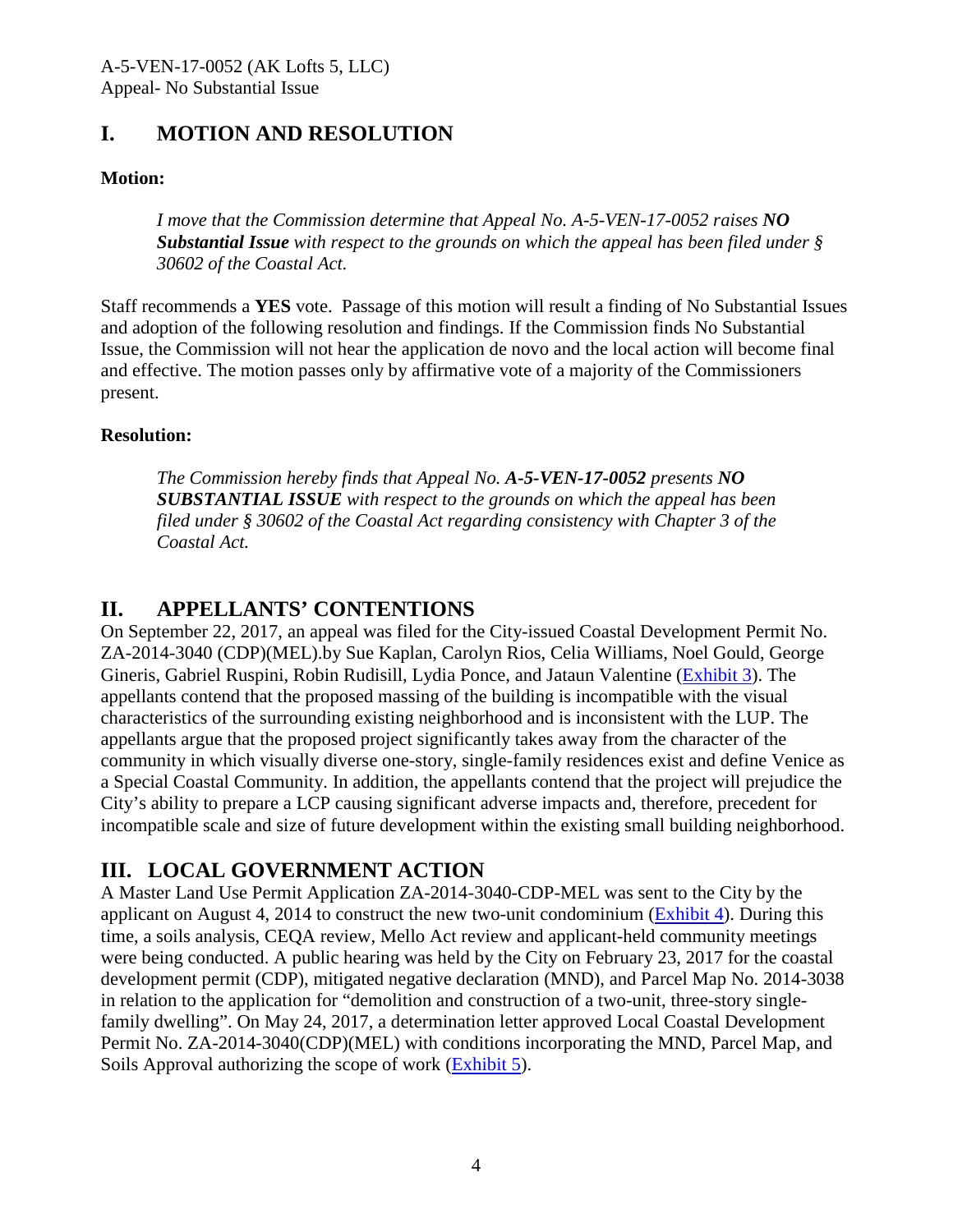The City established an appeal period for the locally approved CDP in which the determination would become effective after June 8, 2017. On that day, an appeal was filed to the City by Robin Rudisill, Gabriel Ruspini, et. al. On July 5, 2017, a hearing was held by the West Los Angeles Area Planning Commission (WLAAPC) to appeal Local Coastal Development Permit No. ZA-2014- 3040(CDP)(MEL), in which 3 persons spoke for the appeal and 5 persons spoke for the project. During this hearing, the WLAAPC failed to reach a consensus with a deadlock  $2 - 2$  vote and resulted in a failure to act by the Commission. The WLAAPC held another hearing on July 19, 2017 for ZA-2017-3040-1A in which 6 persons spoke in support of the appeal and 3 persons spoke in support of the proposed project. The hearing resulted in a no-action. A third hearing was scheduled for September but was canceled. As a result, the WLAAPC sent a Letter of Determination to the Commission's South Coast District Office on August 23, 2017 noting that the WLAAPC adopted the Zoning Administrator's determination dated May 24, 2017 [\(Exhibit 6\)](https://documents.coastal.ca.gov/reports/2017/11/Th25b/Th25b-11-2017-exhibits.pdf).

The 20-working day appeal period was established. The Coastal Commission received an appeal by Robin Rudisill, Gabriel Ruspini, et. al. for the City-approved Local Coastal Development Permit No. ZA-2014-3040(CDP)(MEL) on September 22, 2017. The Commission notified the City and the applicant of the appeal on September 26, 2017.

Works related to the project:

A Soils Report Approval Letter was announced on April 13, 2016, which imposed conditions on the proposed project. A Mello Act determination was issued on September 26, 2016, which found that the proposed development would not violate Mello Act requirements [\(Exhibit 7\)](https://documents.coastal.ca.gov/reports/2017/11/Th25b/Th25b-11-2017-exhibits.pdf).

An environmental impact assessment was conducted for the project, and the City issued a mitigated negative declaration, ENV-2014-3039-MND, on January 23, 2017. The MND imposed conditions to mitigate project impacts to biological resources and geology and soils. These conditions were thereby incorporated into the Coastal Development Permit.

The Director of Planning sign-off DIR 2016-4769-VSO was issued on February 17, 2017, marking the development as in compliance with Milwood subarea regulations pertaining to roof access, density, height, access, and parking [\(Exhibit 8\)](https://documents.coastal.ca.gov/reports/2017/11/Th25b/Th25b-11-2017-exhibits.pdf) .

The Venice Neighborhood Council also approved revised plans of the project on March 21, 2017 and wrote a letter of support to the City.

#### <span id="page-4-0"></span>**IV. APPEAL PROCEDURES**

Section 30600(b) of the Coastal Act provides that prior to certification of its LCP, a local jurisdiction may, with respect to development within its area of jurisdiction in the coastal zone and consistent with the provisions of Sections 30604, 30620 and 30620.5, establish procedures for the filing, processing, review, modification, approval or denial of a coastal development permit. Pursuant to this provision, the City of Los Angeles developed a permit program in 1978 to exercise its option to issue local coastal development permits. Sections 13301-13325 of Title 14 of the California Code of Regulations provide procedures for issuance and appeals of locally issued coastal development permits. Section 30602 of the Coastal Act allows *any* action by a local government on a coastal development permit application evaluated under Section 30600(b) to be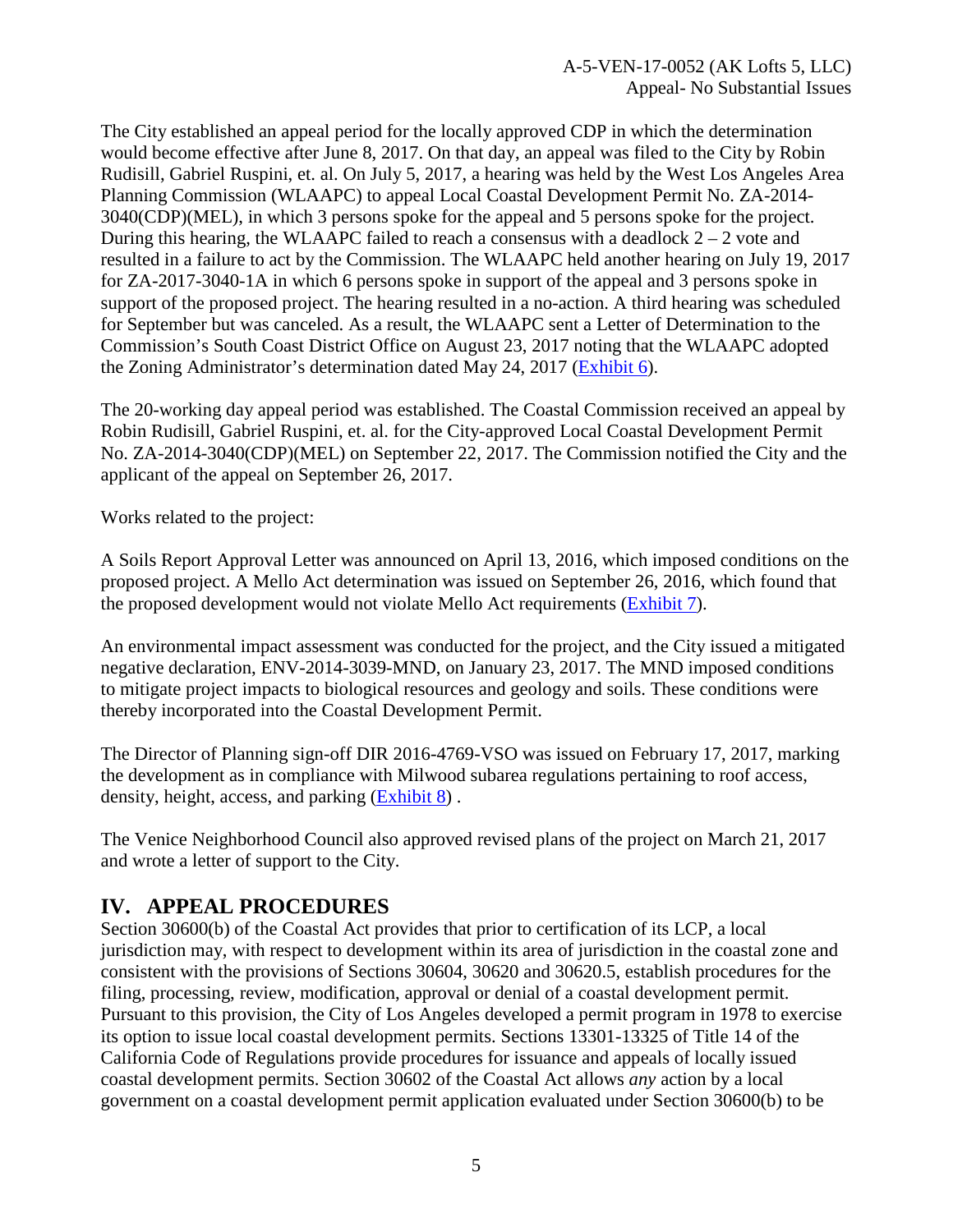#### A-5-VEN-17-0052 (AK Lofts 5, LLC) Appeal- No Substantial Issue

appealed to the Commission. The standard of review for such an appeal is the Chapter 3 policies of the Coastal Act. [Cal. Pub. Res. Code §§ 30200 and 30604.]

After a final local action on a local CDP application, the Coastal Commission must be noticed within five days of the decision. After receipt of such a notice, which contains all the required information, a twenty working-day appeal period begins during which any person, including the applicant, the Executive Director, or any two members of the Commission, may appeal the local decision to the Coastal Commission. [Cal. Pub. Res. Code § 30602.] As provided under section 13318 of Title 14 of the California Code of Regulations, the appellant must conform to the procedures for filing an appeal as required under section 13111 of Title 14 of the California Code of Regulations, including the specific grounds for appeal and a summary of the significant question raised by the appeal.

The action currently before the Commission is to find whether there is a "substantial issue" or "no substantial issue" raised by the appeal of the local approval of the proposed project. Sections 30621 and 30625(b)(1) of the Coastal Act require a de novo hearing of the appealed project unless the Commission determines that no substantial issue exists with respect to the grounds for appeal.

Commission staff recommends a finding of **no substantial issue**. If the Commission decides that the appellant's contentions raise no substantial issue as to conformity with Chapter 3 of the Coastal Act, the action of the local government becomes final. Alternatively, if the Commission finds that a substantial issue exists with respect to the conformity of the action of the local government with the Chapter 3 policies of the Coastal Act, the local CDP is voided and the Commission typically continues the public hearing to a later date in order to review the coastal development permit as a de novo matter. [Cal. Pub. Res. Code §§ 30621 and 30625.] Section 13321 of the Coastal Commission regulations specifies that de novo actions will be heard according to the procedures outlined in Sections 13114 and 13057-13096 of the Commission's regulations.

If there is no motion from the Commission to find no substantial issue, it will be presumed that the appeal raises a substantial issue and the Commission will schedule the de novo phase of the public hearing on the merits of the application at a future Commission meeting. A de novo public hearing on the merits of the application uses the Chapter 3 policies of the Coastal Act. The certified Venice LUP is used as guidance. Sections 13110-13120 of Title 14 of the California Code of Regulations further explain the appeal hearing process.

If the Commission decides to hear arguments and vote on the substantial issue question, those who are qualified to testify at the hearing, as provided by Section 13117 of Title 14 of the California Code of Regulation, will have three minutes per side to address whether the appeal raises a substantial issue. The only persons qualified to testify before the Commission at the substantial issue portion of the appeal process are the applicant, persons who opposed the application before the local government (or their representatives), and the local government. Testimony from other persons must be submitted in writing. The Commission will then vote on the substantial issue matter. It takes a majority of Commissioners present to find that the grounds for the appeal raise no substantial issue.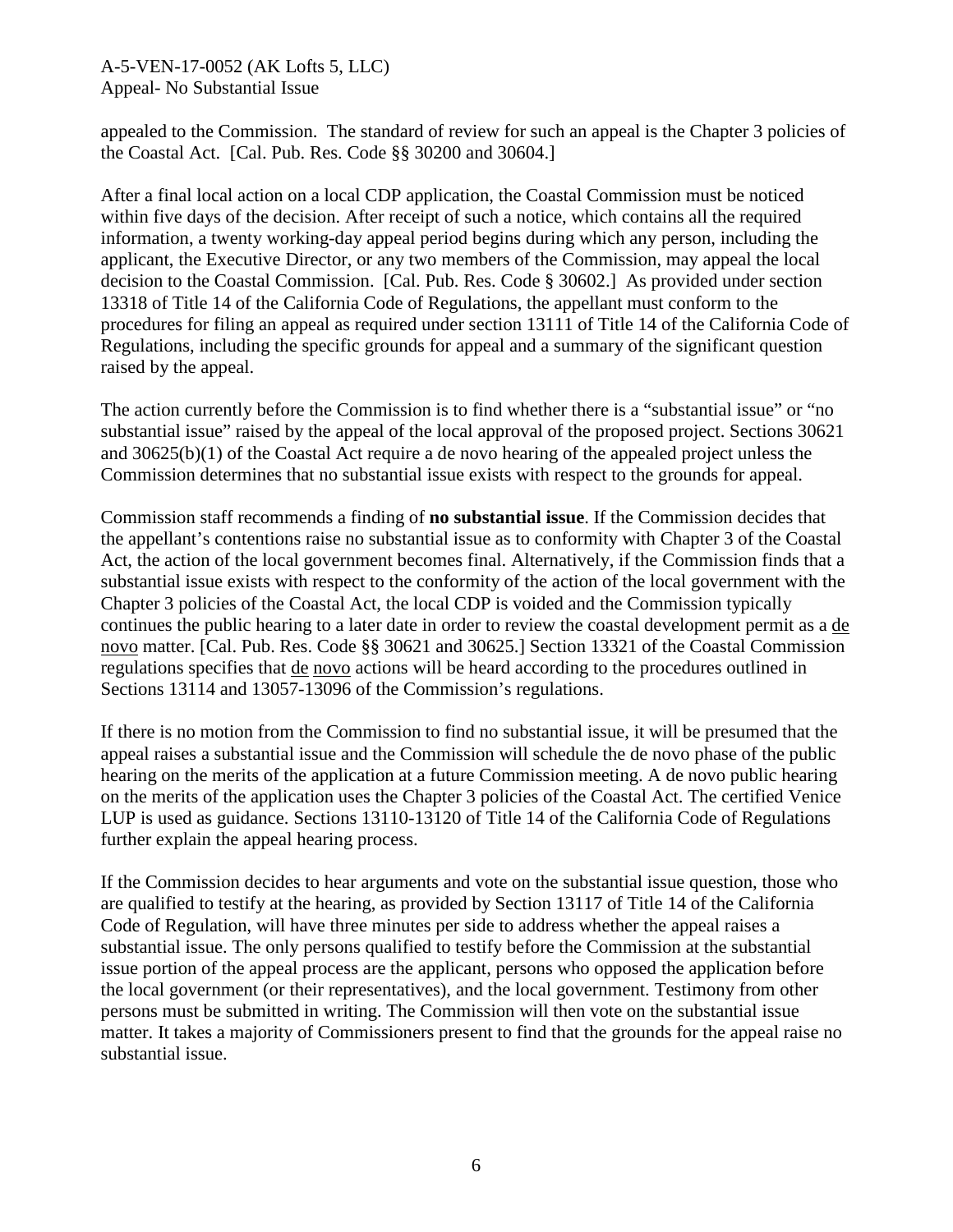## <span id="page-6-0"></span>**V. SINGLE/DUAL PERMIT JURISDICTION AREAS**

Section 30601 of the Coastal Act provides details regarding the geographic areas where applicants must also obtain a coastal development permit from the Commission in addition to obtaining a local coastal development permit from the City. These areas are considered Dual Permit Jurisdiction areas. Coastal zone areas outside of the Dual Permit Jurisdiction areas are considered Single Permit Jurisdiction areas. Pursuant to Section 30600(b) of the Coastal Act, the City of Los Angeles has been granted the authority to approve or deny coastal development permits in both jurisdictions, but all of the City's actions are appealable to the Commission. The proposed project site is located within the Single Permit Jurisdiction Area.

## <span id="page-6-1"></span>**VI. FINDINGS AND DECLARATIONS**

#### <span id="page-6-2"></span>**A. PROJECT LOCATION & DESCRIPTION**

The subject site is located in the Milwood subarea and designated as low medium density and multi-family residence in the Venice certified-LUP [\(Exhibit 1\)](https://documents.coastal.ca.gov/reports/2017/11/Th25b/Th25b-11-2017-exhibits.pdf). The lot area is 5,403 sq. ft. and subject site is approximately 5,103 sq. ft. after dedications. The lot is currently developed with two onestory, single-family dwellings that were built in 1915 (front unit facing California Avenue) and 1920 (back unit facing California Court). The existing structures have been determined by the Office of Historic Resources to not contain any historic resources and have not been identified as potentially historic by SurveyLA.

The project, according to City-approved plans dated October 20, 2017 [\(Exhibit 2\)](https://documents.coastal.ca.gov/reports/2017/11/Th25b/Th25b-11-2017-exhibits.pdf), is to demolish the existing structures and construct two units. The first unit's total area is 2,996 sq. ft., 3-stories high, and the second unit's total area is 2,874 sq. ft. and 3-stories high. The total proposed area is 5,870 sq. ft. with an attached garage area of 706 sq. ft. opening up to California Court. The project will have a total of 5 parking spaces, 4 resident parking spaces and 1 guest parking. The building height will be 20'8" (20.7') flat roof for the front unit, 24'8" (24.7') flat roof for the rear unit, and a pitched roof height of 28', as modified subsequent to the appeal. The pitched roof occurs at the center of the building in which the three-story portion is not readily visible from California Avenue. The back and front units have a two-story façade. The project proposes to maintain a side yard setback minimum of 5' and 15' rear yard setback to the centerline of California Court. The project will have a 17'6" front yard setback after a City-required landscaping dedication on California Avenue. The second floor deck guard rail fronting California Avenue will be 7'6" set back from front roof edge, 3' setback from side roof edge, and 3' set back from the rear facing California Court.

As described by the City findings and confirmed by a Commission staff site visit, the residential community in which the subject site is located on is immediately adjacent to one-story, singlefamily dwellings. The property to the east of the subject site contains 5 one-story units and is historically significant. The property to the west of the subject site contains 4 one-story units in a courtyard, and the property to the north of the subject site contains 5 one-story units.

Beyond the immediately adjacent lots from Electric Court to 300' past Shell Avenue and along California Avenue are a mix of one-story and two to three-story single-family dwellings with buildings of visual diversity, illustrating Venice's designation as a Special Coastal Community.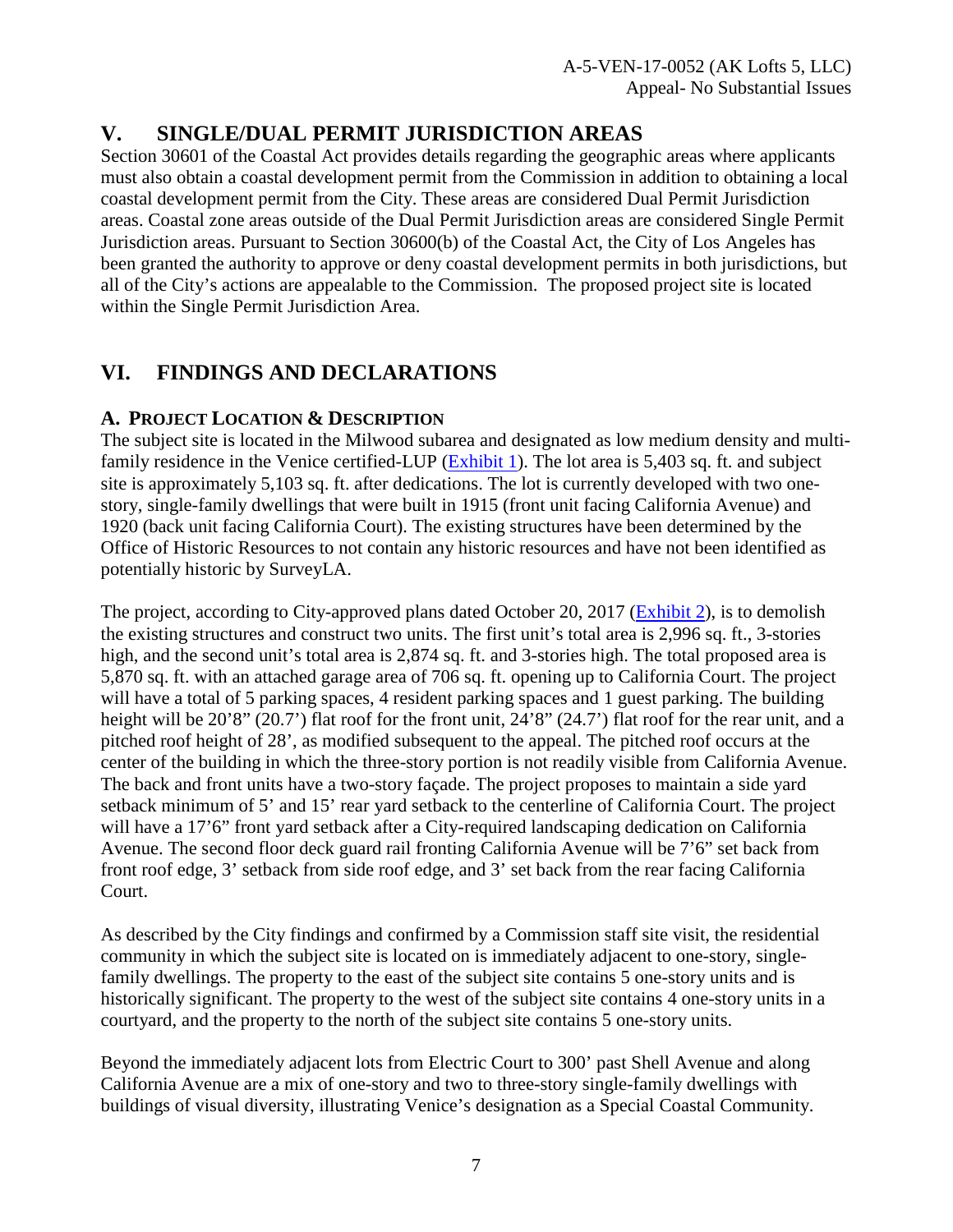A-5-VEN-17-0052 (AK Lofts 5, LLC) Appeal- No Substantial Issue

During the site visit, Commission staff observed the buildings with a variety of setbacks, heights and style that is pedestrian scale and maintains community character. Front yard setbacks observed during staff site visit were varied and landscaped to create an open and spacious environment. The neighboring building heights vary from 24' (641-645 California Avenue) to approximately 33' (609 California Avenue) [\(Exhibit 9\)](https://documents.coastal.ca.gov/reports/2017/11/Th25b/Th25b-11-2017-exhibits.pdf). At the end of the block past Electric Court is the Vera Davis Mcclendon Youth and Family Center. Further past the community center along South Irving Tabor Court are free and metered public parking lots. The 50-unit, three-story, 33.5' high, 35, 027 sq. ft. building approximately 470 feet away from the subject site located on 609 California Ave serves as low-income housing. The Blue Line bus route runs through California Avenue to connect to Abbot Kinney Blvd and is an important thoroughfare for pedestrians and drivers.

#### <span id="page-7-0"></span>**B. FACTORS TO BE CONSIDERED IN SUBSTANTIAL ISSUES ANALYSIS**

Section 30625(b)(1) of the Coastal Act states that the Commission shall hear an appeal of a local government action carried out pursuant to Section 30600(b) unless it finds that no substantial issue exists as to conformity with Chapter 3 of the Coastal Act. As described above, in the case of appeals of coastal exemptions (Section 30625(a) of the Coastal Act), this standard requires the Commission to determine if there is factual and legal support for the local government's decision that the development can be authorized without a coastal development permit pursuant to Section 30610 of the Coastal Act and Section 13250 of the California Code of Regulations.

The term "substantial issue" is not defined in the Coastal Act or its implementing regulations. Section 13115(b) of the Commission's regulation simply indicates that the Commission will hear an appeal unless it "finds that the appeal raises no significant question." In previous decisions on appeals, the Commission had been guided by the following factors:

- 1. The degree of factual and legal support for the local government's decision that the development is consistent of inconsistent with the relevant provisions of the Coastal Act;
- 2. The extent and scope of the development as approved or denied by the local government;
- 3. The significance of the coastal resources affected by the decision;
- 4. The precedential value of the local government's decision for future interpretations of its LCP; and,
- 5. Whether the appeal raises local issues, or those of regional or statewide significance.

Even when the Commission chooses not to hear an appeal, appellants nevertheless may obtain judicial review of the local government's coastal permit decision by filing petition for a writ of mandate pursuant to Code of Civil Procedure, Section 1094.5.

Staff is recommending that the Commission find that **no substantial issue exists** with respect to whether the local government actions conform to Section 30610 of the Coastal Act and Section 13250 of the California Code of Regulations for the reasons set forth below.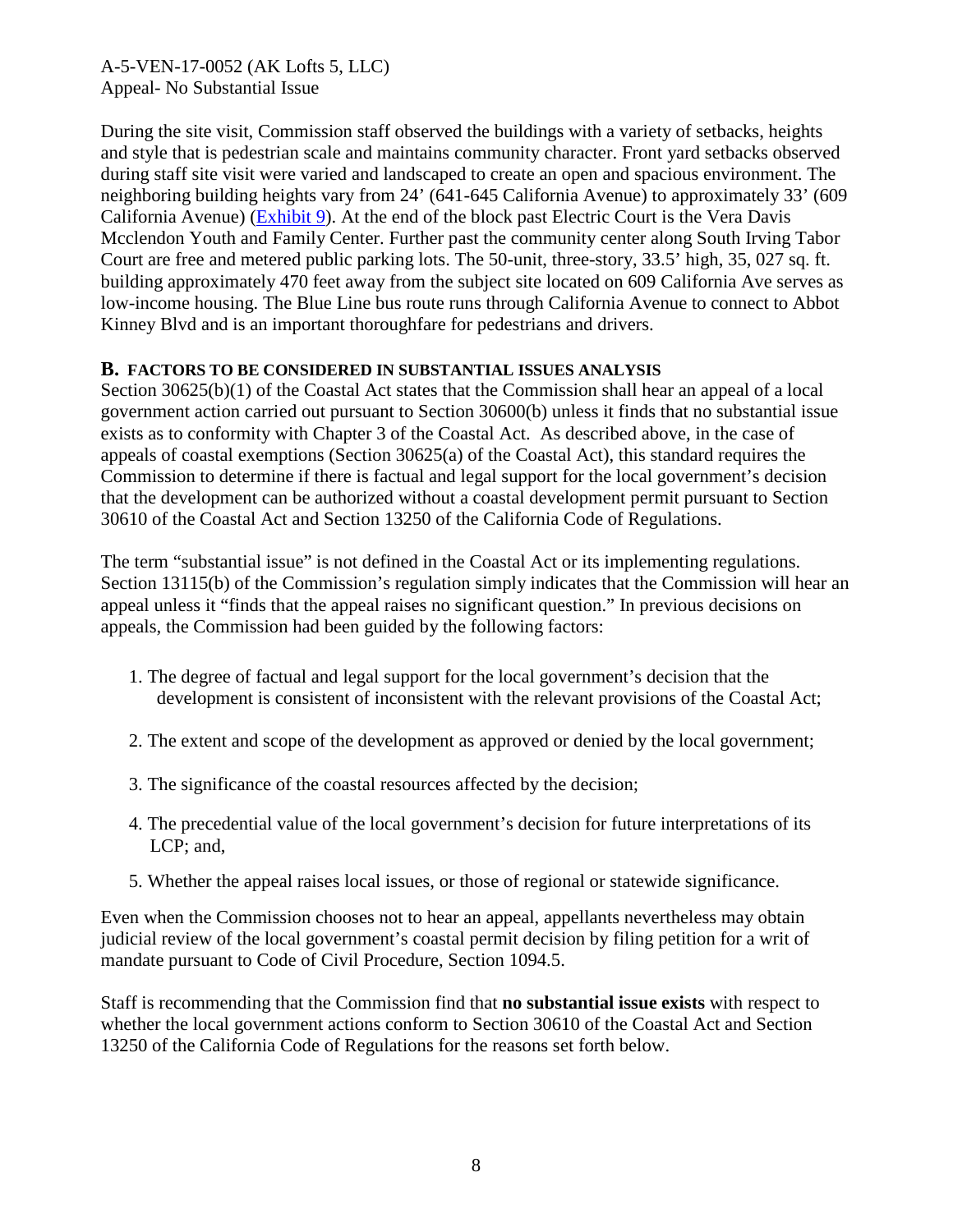#### <span id="page-8-0"></span>**C. SUBSTANTIAL ISSUE ANALYSIS**

The primary grounds for appeal raised by the appellants are that due to Venice's designation as a "Special Coastal Community" in the certified Venice Land Use Plan (LUP) and the presence of one-story, single-family dwellings on California Avenue, the proposed work conducted on the site should conform to its neighboring structures in relation to mass and scale as defined in the Coastal Act. The appellants claim that the City-approved coastal development permit should have regard for community character pursuant to Policy I.E in the certified-LUP. The appellants utilize floorarea ratio (FAR) to substantiate their claim that the proposed development is out of scale with the surrounding neighborhood and, consequently, takes away from community character. Furthermore, the appellants claim that the approval of the CDP will result in future prejudicing of the LCP, in which the character of Venice as a small, unique and affordable destination for coastal access will be slowly diminished by large, contemporary houses.

The standard of review for the substantial issue determination is the Chapter 3 policies of the Coastal Act. The Coastal Act, and in particular Sections 30253(e) and 30251, requires that special communities be protected to preserve their unique characteristics from negative impacts such as excessive building heights and bulks.

Coastal Act Section 30251 Scenic and visual qualities states:

*The scenic and visual qualities of coastal areas shall be considered and protected as a resource of public importance. Permitted development shall be sited and designed to protect views to and along the ocean and scenic coastal areas, to minimize the alteration of natural land forms, to be visually compatible with the character of surrounding areas, and, where feasible, to restore and enhance visual quality in visually degraded areas. New development in highly scenic areas such as those designated in the California Coastline Preservation and Recreation Plan prepared by the Department of Parks and Recreation and by local government shall be subordinate to the character of its setting.* 

Coastal Act Section 30253(e) Minimization of Adverse Impacts, states:

*New development shall where appropriate, protect special communities and neighborhoods which, because of their unique characteristics, are popular visitor destination points for recreational uses.* 

Venice Land Use Plan Policy I. A. 1. b. Residential Development, states, in part:

*ii. Building facades shall be varied and articulated to provide a pedestrian scale which results in consistency with neighboring structures on small lots. Such buildings shall provide habitable space on the ground floor, a ground level entrance and landscaping and windows fronting the street…*

Venice Land Use Plan Policy I. A. 7. Multi-family Residential - Low Medium II Density.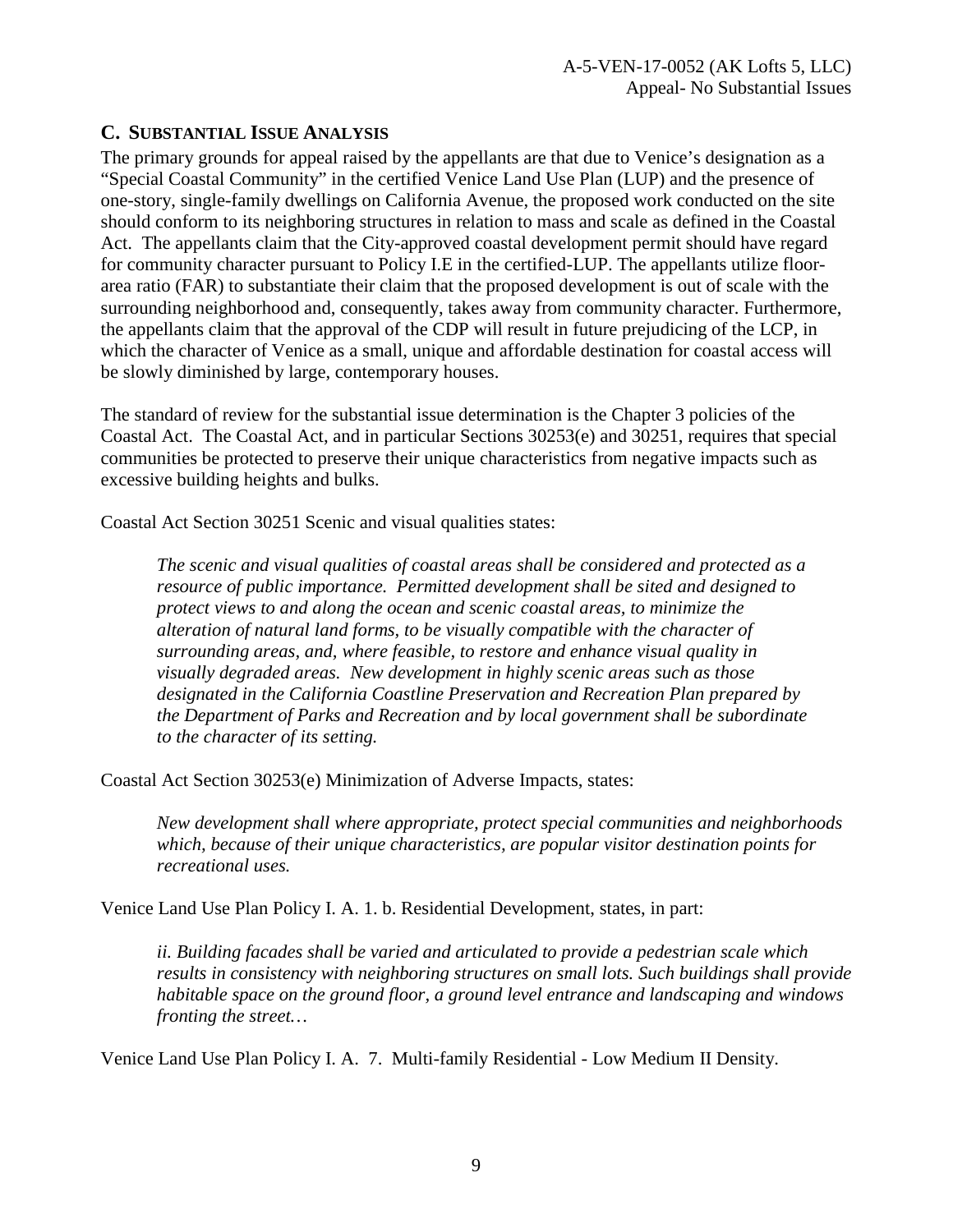*Accommodate the development of multi-family dwelling units in the areas Venice Local Coastal Program II-11 designated as "Multiple Family Residential" and "Low Medium II Density" on the Venice Coastal Land Use Plan (Exhibits 9 through 12). Such development shall comply with the density and development standards set forth in this LUP.* 

d. Oakwood, **Milwood**, Southeast and North Venice

*Use: Duplexes and multi-family structures.*

*Density: One unit per 1,500-2,000 square feet of lot area. Lots smaller than 4,000 square feet are limited to a maximum density of two units.*

*Replacement Units/Bonus Density: Lots greater than 4,000 square feet can add extra density at the rate of one unit for each 1,500 square feet of lot area in excess of 4,000 square feet on parcels zoned RD1.5, or one unit for each 2,000 square feet of lot area in excess of 4,000 square feet on parcels zoned RD2, if the unit is a replacement affordable unit reserved for low and very low income persons. (See LUP Policies I.A.9 through I.A.16).*

*Yards: Yards shall be required in order to accommodate the need for fire safety, open space, permeable land area for on-site percolation of stormwater, and on-site recreation consistent with the existing scale and character of the neighborhood.* 

Venice Land Use Plan Policy I. E. 1. General.

*Venice's unique social and architectural diversity should be protected as a Special Coastal Community pursuant to Chapter 3 of the California Coastal Act*.

Venice Land Use Plan Policy I. E. 2. Scale.

*New development within the Venice Coastal Zone shall respect the scale and character of the community development. Buildings which are of a scale compatible with the community (with respect to bulk, height, buffer and setback) shall be encouraged. All new development and renovations should respect the scale, massing, and landscape of existing residential neighborhoods […]* 

The appellants define the relevant surrounding community as houses within the subject block facing California Avenue, whereas the City recognizes buildings located within the subject site's immediate vicinity as well as buildings located generally in the Milwood Subarea. Commission staff has consistently considered analyzing new project's conformity with the character of homes not only immediately adjacent but also development on the block and in adjacent blocks, consistent with the Venice LUP's directive to consider a project's conformity with the character of the "community". Here, Commission staff has visited the site and observed the buildings along California Avenue from Abbot Kinney Boulevard to Shell Avenue, along California Court, Milwood Avenue, and Electric Court, which represent the variety of front yard setbacks and building heights (**Exhibit 10**) found in the community. In order to illustrate conformance with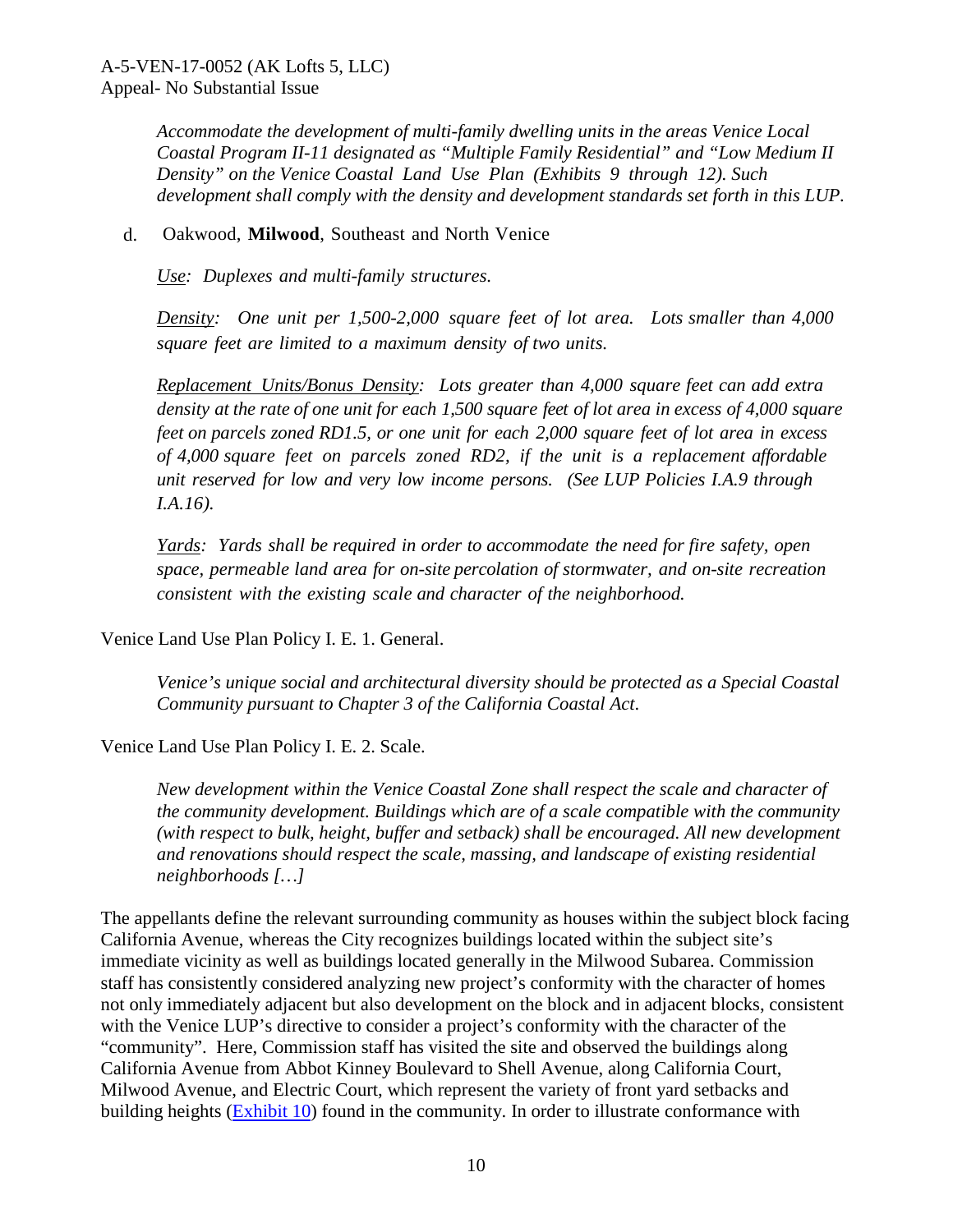community character pursuant to Policy I. E. 2 for scale, the project has the following characteristics:

*Setback/ Buffer*: The proposed front yard setback is 17'5", with minimum side yard setbacks of 5' and rear yard setback of 15' from the centerline of California Court. The surrounding lots maintain setbacks from approximately 8 feet (630 California Avenue) to 20 feet (640 California Avenue), as observed during Commission staff site visit. The proposed setback reduces the visible scale of the building and maintains character with the surrounding buildings with similar setbacks.

*Height*: The proposed height of the front unit is 20'8" and maintains a height of 28' at a sloped pitched roof in between the two attached units. The proposed height of the back unit is s24'8" from the centerline of California Court. The buildings immediately adjacent the site are single story, but there are several nearby two and three-story buildings with heights from approximately 24' (641- 645 California Avenue) to approximately 33' (609 California Avenue), as observed during Commission staff site visit. The proposed project's design and height enhances the visual consistency with neighboring buildings and maintains character with the surrounding buildings.

|                                   | 656 California<br>(subject site) | 609 California<br>$(-450 \text{ feet})$ | 703 Milwood<br>$\left(\sim\!\frac{300}{\pi}\right)$ | 724-728<br>California (~418 |
|-----------------------------------|----------------------------------|-----------------------------------------|-----------------------------------------------------|-----------------------------|
|                                   |                                  |                                         |                                                     | feet)                       |
| Length x<br>Width<br>(floor area) | 5,870                            | 35,072                                  | 4,672                                               | 5,772                       |
| Height                            | 24.5                             | 33.5                                    | 23.5                                                | 30                          |

**Table 1**. Surrounding three-story development in relation to subject site

\*Distance from subject site; all measurements are in feet.

In order to determine whether or not a proposed project is appropriate with regard to community character, the Commission looks at all the development in the surrounding area rather than just buildings within the block to determine whether or not a proposed project is appropriate with regard to community character, mass, and scale for a specific project in a specific area. The specific proposed project by AK Lofts is unique and different than the substantial issues determination on community character heard by the Commission on October 12, 2017 for Western Development, LLC (A-5-VEN-17-0042 & A-5-VEN-17-0044). The project for Western Development, LLC was for the development of three-story, thirty-foot high buildings that were taller than all of the surrounding buildings and without upper level step-backs or any significant articulation.

Here, the proposed project by AK Lofts maintains a setback of 17'5" and includes a two-story, articulated façade with a 3' wide balcony approximately 7' above ground attached to the front unit facing California Avenue [\(Exhibit 11\)](https://documents.coastal.ca.gov/reports/2017/11/Th25b/Th25b-11-2017-exhibits.pdf). The two-story vertical plane façade is consistent with the surrounding one to three-story, diverse façades of single-family units abutting California Avenue in which "*Building facades shall be varied and articulated to provide a pedestrian scale which results in consistency with neighboring structures on small lots. Such buildings shall provide habitable space on the ground floor, a ground level entrance and landscaping and windows fronting the street*.*"* (Policy I. A. 1. B. ii). The façade is pedestrian scale in which ground floor habitable space exists along with planters, a landscaped dedication on California Avenue, and ground floor entry-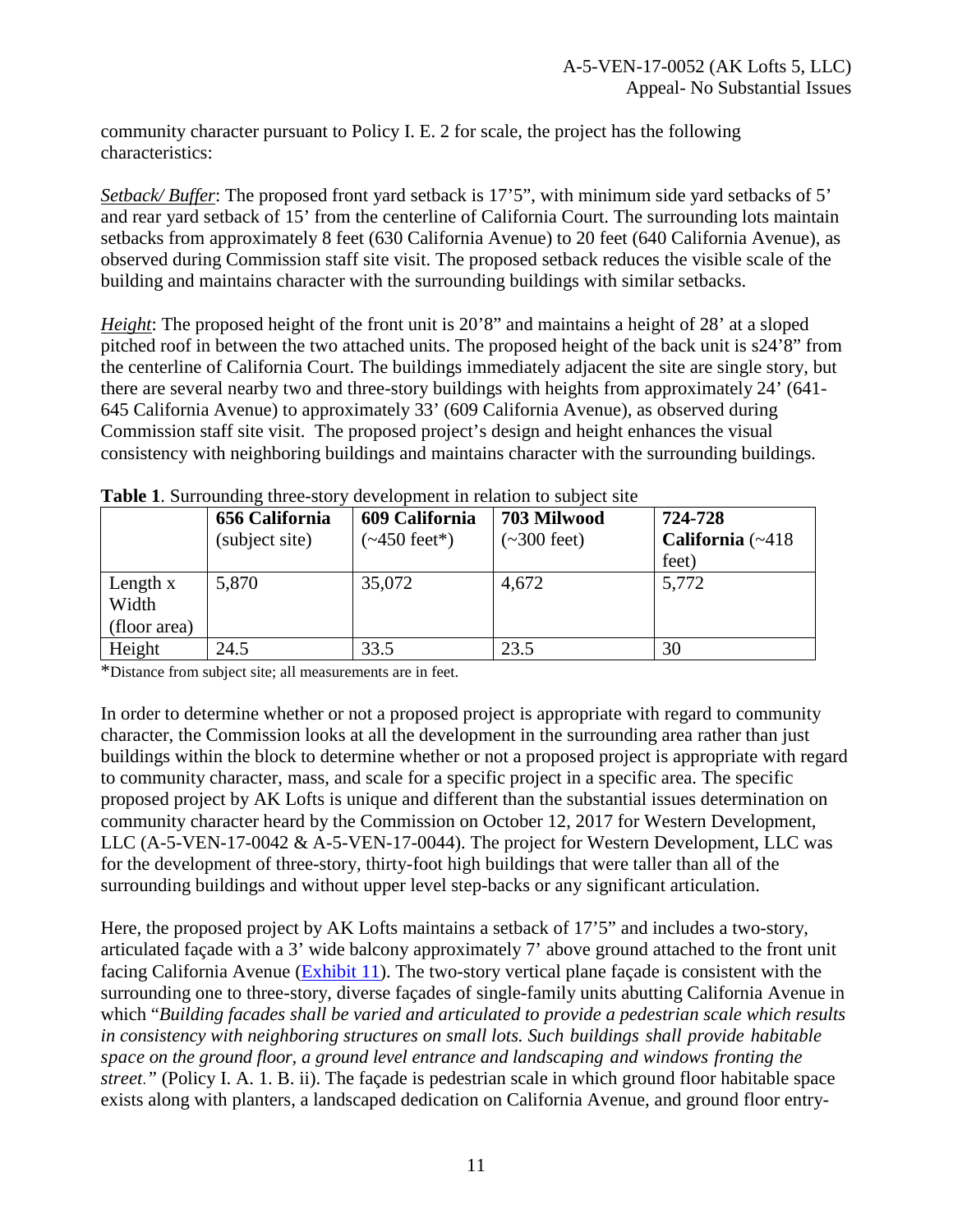#### A-5-VEN-17-0052 (AK Lofts 5, LLC) Appeal- No Substantial Issue

ways located at the side of the building. The project proposed is consistent with the surrounding buildings and therefore, consistent with community character.

In addition, FAR is not a metric typically used by the Commission to determine a project's compatibility with regard to mass, scale, and character for this specific area. Rather than using FAR as described in the appeal, the Commission utilizes height limits, setbacks and bulk to limit building mass and scale in Venice. The Venice LUP, which can be used as guidance, specifically encourages buildings which are of a scale compatible with the community with respect to bulk, height, buffer and setback, and it states that new development and renovations should respect the scale, massing, and landscape of the community. Accordingly, these are the metrics the Commission uses to gauge conformity with community character, rather than FAR. In this case, the project's height, setbacks, and bulk are consistent with the surrounding development. The appellants' contention in regard to FAR does not raise a substantial issue.

The claim that the proposed development's massing is 'out of scale' has been addressed by the City in the Specific Plan sign-off by the Director of Planning, in which the City demonstrates that the proposed development is in conformance with the policies set forth by the Venice certified-LUP and Specific Plan. The setback of 17'6" and front unit height of 20'8" do not significantly impact the character of the community, and they respect the height, setback, bulk and density requirements set forth by Policies I.E.2 and I.A.7. The proposed project's height is similar to surrounding buildings located along and near California Avenue (Table 1). The proposed project is consistent with the scale of the surrounding community and results in a visual consistency with neighboring structures pursuant to the Venice certified-LUP. Therefore, the appellants do not raise a substantial issue with respects to community character.

Applying the five factors listed in the prior section clarifies that the appeal raises "no substantial issue", and therefore, does meet the substantiality standard of Section 30625(a).

The first factor is the degree of factual and legal support for the local government's decision that the development is consistent or inconsistent with the relevant provisions of the Coastal Act. The City discussed consistency with the Venice Specific Plan, Los Angeles Municipal Code, and Venice Community Plan. The City also found that the proposed project complies with the Chapter 3 policies of the Coastal Act with regards to land use, density, and height. The City further mentions that the project setbacks will not cause any significant adverse effects on scenic and visual qualities to and along the ocean. The City recognizes the applicant's outreach and public hearings regarding the proposed development plans and the City's findings support its determination that the project is consistent with the visual compatibility of the community character provisions of the Coastal Act (Sections 30251 and 30253) and Policy I.E.2 of the Certified Venice LUP. Based on a review of the City's determination and a site visit by Commission staff, the City had adequate factual and legal support to determine that the proposed project is consistent with the community character because it includes articulated facades, adequate setbacks, and its bulk and scale—although above average for the immediate block—are not out of character with the neighborhood and community.

The second factor is the extent and scope of the development as approved or denied by the local government. The extent and scope of the locally approved development is clear because there are City-approved plans available to determine the scope. Based on the project descriptions and plans,